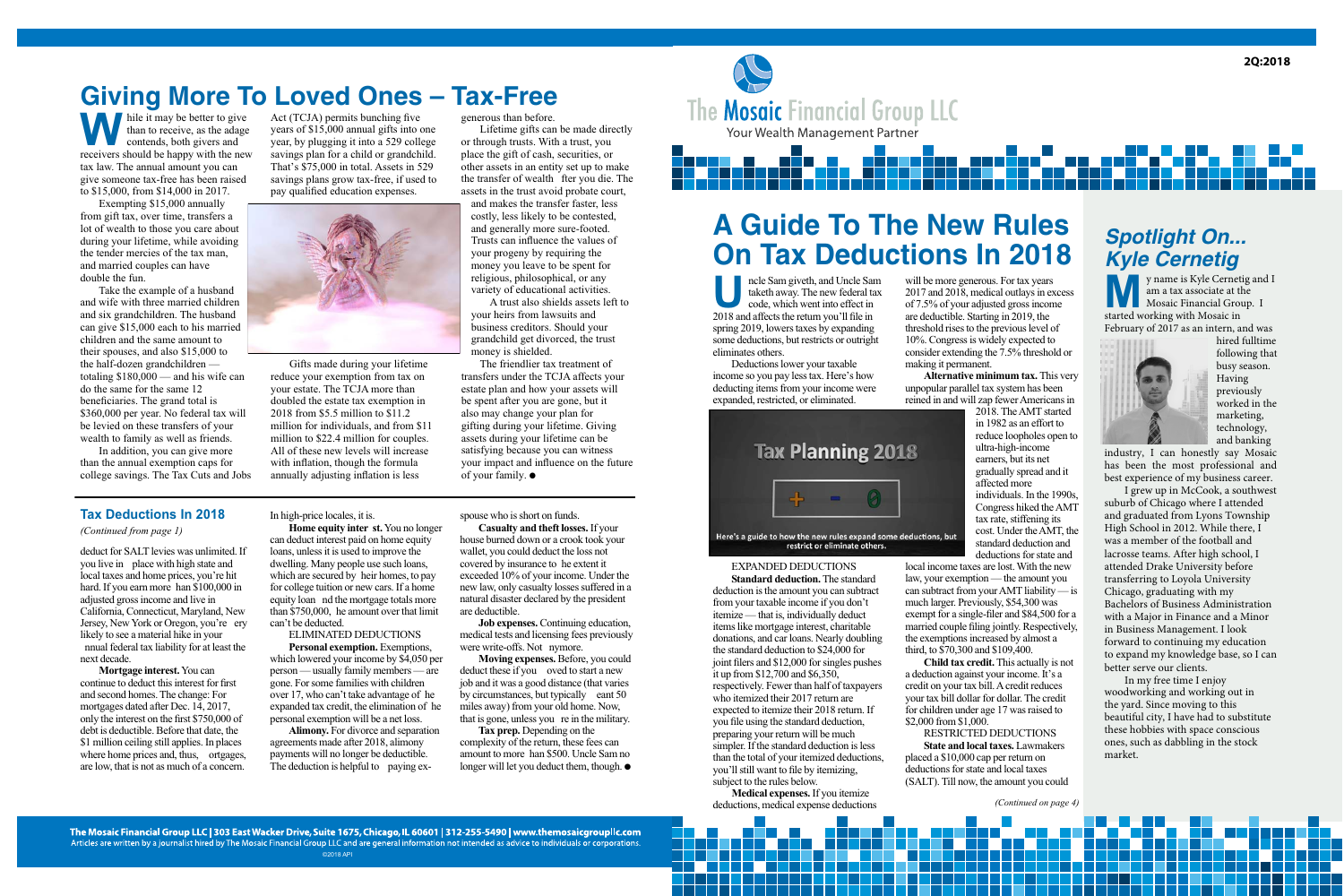## **Six Tips To Avoid Phishing Scams**

Compared to American culture and<br>political discourse, but the cost to American culture and political discourse, but the internet fakery that costs you time and money is phishing, emails diabolically aimed to trick you into opening your personal data to crooks and miscreants.

Phishing is the practice of emailing people purporting to be a reputable company to fool people into revealing passwords, credit card numbers, contacts, emails, internet accounts, and your most personal digital data. It's rampant. Whether you're using a smartphone, tablet, or computer, here are some tips for protecting yourself:

Mistakes. Phishing emails often are generated by teens or crooks with weak skills in English punctuation, grammar, and spelling. The phishing email from Office uses an improper style in "24hrs" and the capitalization of the phrase, "Kindly Click here" should arouse suspicion. When you look at this email's bottom line, the copyright is "Office Outlook." The logo is off. The product name is

Office 365 and there is no mention of Microsoft in the copyright notice. Does the sentence Terms of Use Privacy  $\&$ Cookies Developers make sense? It's a hint that this is a fake.

**Reply email address.** In this phishing email, the reply address at the top left says "Microsoft support," but if you look closer, the reply email address is "support@simpur.net.bn" and that is not a Microsoft address. The "bn" suffix is the internet country code for Brunei, and that's another telltale sign of fraud. Clever phishing emails often fake reply addresses in other ways. The easiest way to verify a reply email address is to double click on it and look

at its properties. If the email purports to be from Microsoft or Google, will hitting reply send an email to a Microsoft or Google email account? If not, it's fake.

Links. Don't click on links in a suspicious email without being deliberate. The link could be a malicious website. Right click on the link and check its properties and see if the link goes to the company.

Slow down. The grammar, misspelling, bad links, and other telltale signs are easily overlooked when you're in a rush, and that's perhaps the reason why people become ensnared by phishing emails.

Verify before you **trust.** Trust but verify works for some things but not with internet security. First verify and then you can trust.

**Secure Software.** Microsoft and Apple release updates to computer operating systems continually and those are essential to staying secure. Antivirus and anti-malware programs are also essential and they need to be kept updated with the latest fixes.  $\bullet$ 

## **10 Years After The Great Recession**

Microsoft support <support@simpur.net.bn>
CRecipients

emails if not confirmed within 24hrs of receiving this automated email.

Your 2017 mail extension is due. You would be blocked from sending and receiving

@2018 Office Outlook Terms of Use Privacy & Cookies Developers

Verify your email address

Kindly Click here to extend your account.

**Office** 

en years ago<br>bleak. The U<br>recession. Tl<br>mortgage crisis was years ago, the economy was bleak. The U.S. was in a recession. The subprime

undermining Bear Stearns, Lehman Brothers, Countrywide Financial, AIG, and other major financial institutions; General Motors looked like it might go out of business. Then, in a story for the ages, the nation bounced back and led the world out from The Great Recession.

Over the last 10 years,

a dollar in America's 500 largest public companies grew to \$2.48. From the stock market's low point on March 9,



2009, a dollar appreciated in value 4.75 times, to  $$4.72 - a\,372\%$  return!

For the past decade, what makes America exceptional was

in plain sight but difficult to see in the moment. It's never easy to see why U.S. stocks would gain in value. The current period is no different.

Share prices plunged 10.2% in early February, on inflation jitters, and again in March, on fears of a trade war. In April, The Wall Street Journal warned of a long period of weakness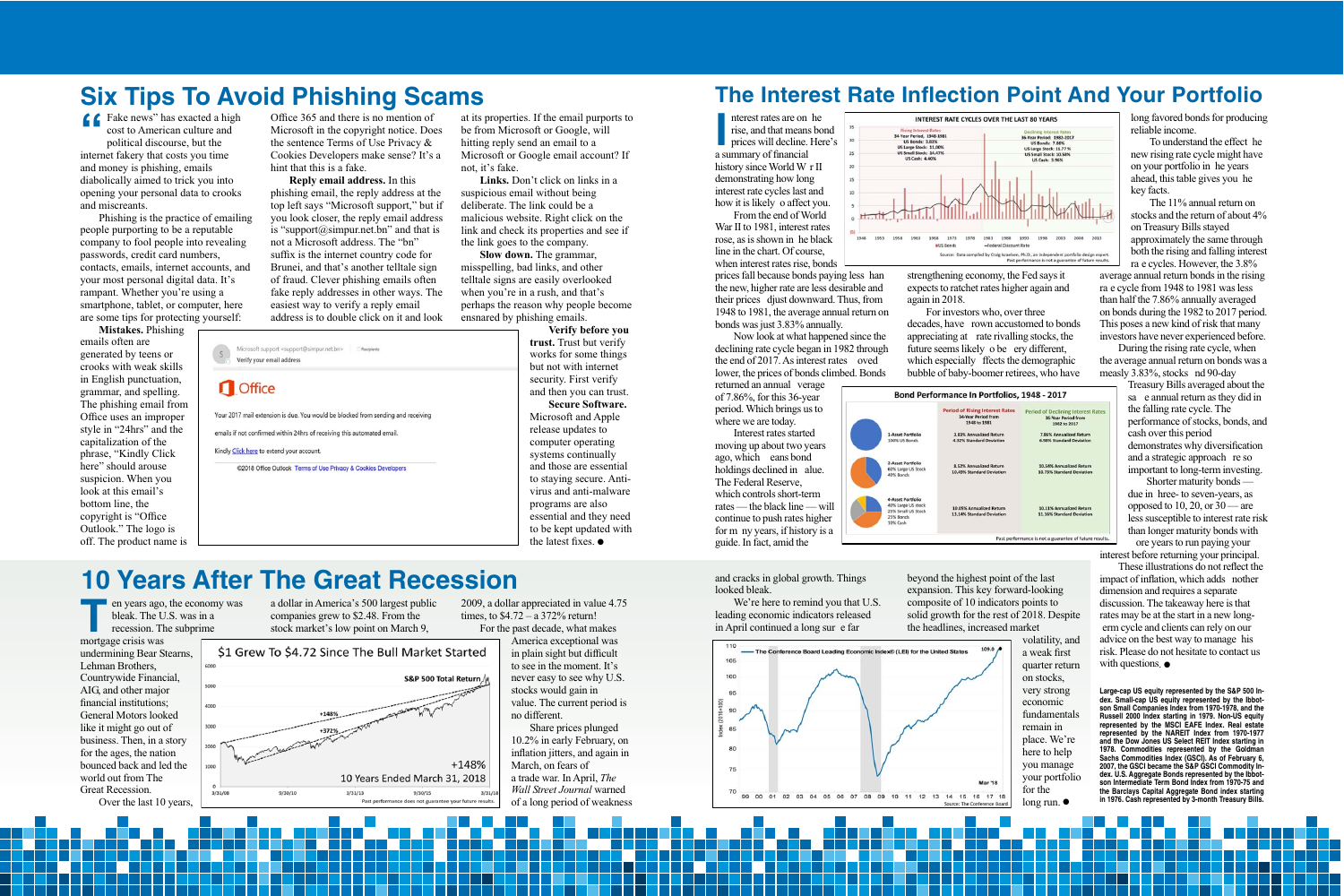### **The Interest Rate Inflection Point And Your Portfolio**

nterest rates are on<br>rise, and that means<br>prices will decline.<br>a summary of financial nterest rates are on the rise, and that means bond prices will decline. Here's history since World War II demonstrating how long interest rate cycles last and how it is likely to affect you.

From the end of World War II to 1981, interest rates rose, as is shown in the black line in the chart. Of course, when interest rates rise, bonds

prices fall because bonds paying less than the new, higher rate are less desirable and their prices adjust downward. Thus, from 1948 to 1981, the average annual return on bonds was just 3.83% annually.

Now look at what happened since the declining rate cycle began in 1982 through the end of 2017. As interest rates moved lower, the prices of bonds climbed. Bonds

returned an annual average of 7.86%, for this 36-year period. Which brings us to where we are today.

Interest rates started moving up about two years ago, which means bond holdings declined in value. The Federal Reserve, which controls short-term rates — the black line — will continue to push rates higher for many years, if history is a guide. In fact, amid the

and cracks in global growth. Things looked bleak.

We're here to remind you that U.S. leading economic indicators released in April continued a long surge far





strengthening economy, the Fed says it expects to ratchet rates higher again and again in 2018.

For investors who, over three decades, have grown accustomed to bonds appreciating at a rate rivalling stocks, the future seems likely to be very different, which especially affects the demographic bubble of baby-boomer retirees, who have



beyond the highest point of the last expansion. This key forward-looking composite of 10 indicators points to solid growth for the rest of 2018. Despite the headlines, increased market

> volatility, and a weak first quarter return on stocks, very strong economic fundamentals remain in place. We're here to help you manage your portfolio for the long run. ●

long favored bonds for producing reliable income.

To understand the effect the new rising rate cycle might have on your portfolio in the years ahead, this table gives you the key facts.

The  $11\%$  annual return on stocks and the return of about  $4\%$ on Treasury Bills stayed approximately the same through both the rising and falling interest rate cycles. However, the 3.8%

average annual return bonds in the rising rate cycle from 1948 to 1981 was less than half the 7.86% annually averaged on bonds during the 1982 to 2017 period. This poses a new kind of risk that many investors have never experienced before.

During the rising rate cycle, when the average annual return on bonds was a measly 3.83%, stocks and 90-day

> Treasury Bills averaged about the same annual return as they did in the falling rate cycle. The performance of stocks, bonds, and cash over this period demonstrates why diversification and a strategic approach are so important to long-term investing.

> Shorter maturity bonds due in three- to seven-years, as opposed to 10, 20, or  $30$  — are less susceptible to interest rate risk than longer maturity bonds with more years to run paying your

interest before returning your principal.

These illustrations do not reflect the impact of inflation, which adds another dimension and requires a separate discussion. The takeaway here is that rates may be at the start in a new longterm cycle and clients can rely on our advice on the best way to manage this risk. Please do not hesitate to contact us with questions.  $\bullet$ 

**Large-cap US equity represented by the S&P 500 Index. Small-cap US equity represented by the Ibbotson Small Companies Index from 1970-1978, and the Russell 2000 Index starting in 1979. Non-US equity represented by the MSCI EAFE Index. Real estate represented by the NAREIT Index from 1970-1977 and the Dow Jones US Select REIT Index starting in 1978. Commodities represented by the Goldman Sachs Commodities Index (GSCI). As of February 6, 2007, the GSCI became the S&P GSCI Commodity Index. U.S. Aggregate Bonds represented by the Ibbotson Intermediate Term Bond Index from 1970-75 and the Barclays Capital Aggregate Bond index starting in 1976. Cash represented by 3-month Treasury Bills.**